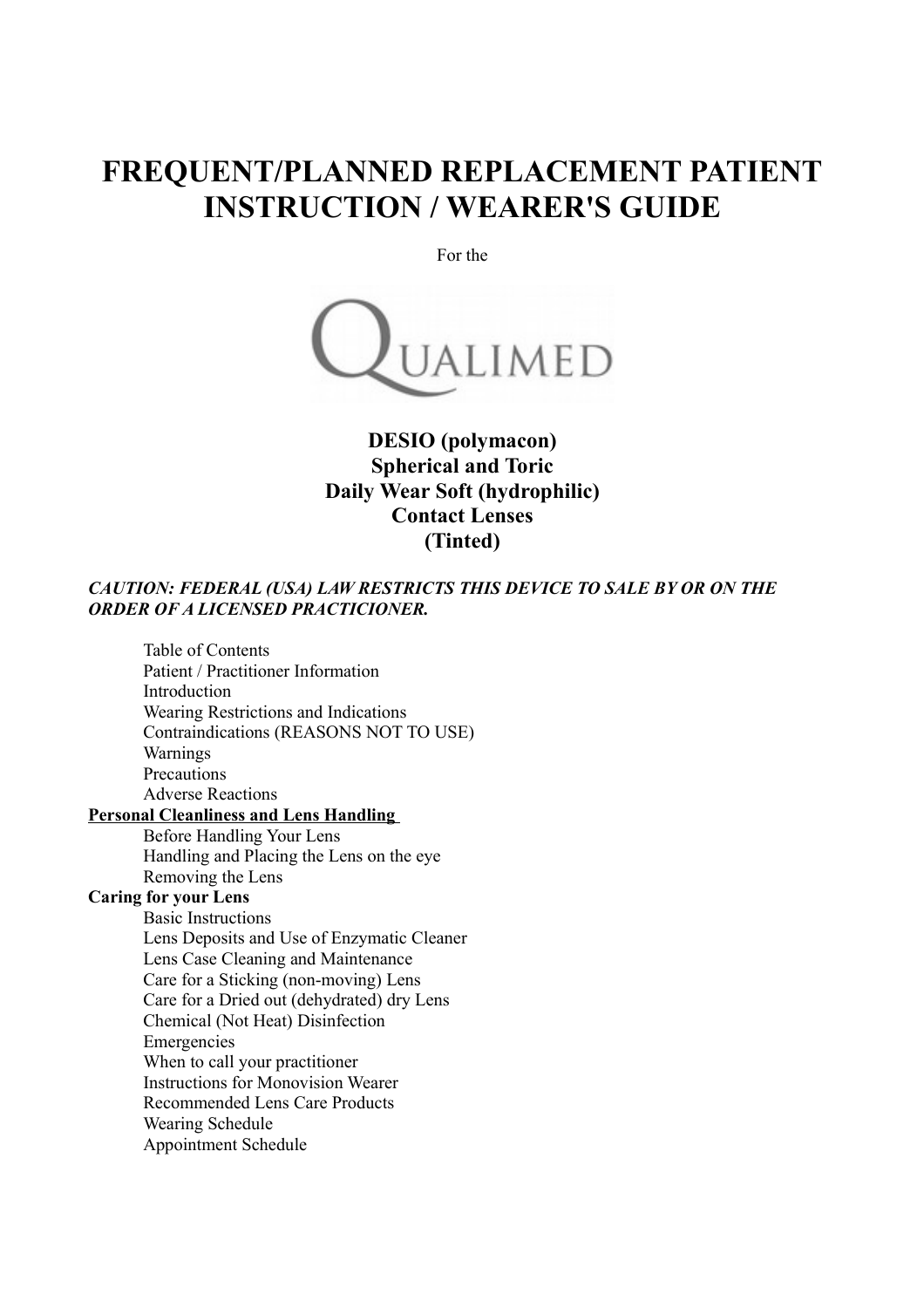#### CONGRATULATIONS:

You have just received your new frequent/planned replacement (3 monthly) **DESIO (polymacon) Spherical and Toric Daily Wear Soft (hydrophilic) Contact Lenses**. This booklet has been prepared to help you care for it. Please read it carefully and follow the instructions so that you receive full satisfaction from your lens.

| PRACTITIONER:                 |                                                                                           |
|-------------------------------|-------------------------------------------------------------------------------------------|
|                               |                                                                                           |
| <b>ADDRESS:</b>               |                                                                                           |
|                               |                                                                                           |
| TELEPHONE:                    | <u> 1990 - Johann Barbara, martxa alemaniar a</u>                                         |
|                               |                                                                                           |
|                               |                                                                                           |
|                               |                                                                                           |
| <b>Daily Cleaner:</b>         |                                                                                           |
| <b>Rinsing Solution:</b>      | the control of the control of the control of the control of the control of the control of |
|                               |                                                                                           |
| <b>Disinfecting Solution:</b> |                                                                                           |
|                               |                                                                                           |
|                               |                                                                                           |
| <b>Enzymatic Cleaner:</b>     |                                                                                           |
| <b>Rewetting Solution:</b>    |                                                                                           |
|                               |                                                                                           |

#### **INTRODUCTION:**

With your decision to wear soft (hydrophilic) contact lens, you have joined a growing number of people who are discovering new pleasures from this important advance in vision correction.

Your frequent/planned replacement **DESIO (polymacon) Spherical and Toric Daily Wear Soft (hydrophilic) Contact Lens** is made of a stable, inert, highly purified, hydrophilic (water absorbing) polymer with properties different from conventional rigid lens. Fully manufactured to optical precision in the dry state, your lens hold these qualities in the soft, moist state in which they are suited for your use. Kept moist by the tears in your eyes, the lens is soft and comfort can be immediate. You are cautioned, however, to follow the initial wearing time schedule prescribed by your practitioner and not to overwear the lens simply because they remain comfortable. Your eyecare practitioner will determine your appropriate wearing schedule.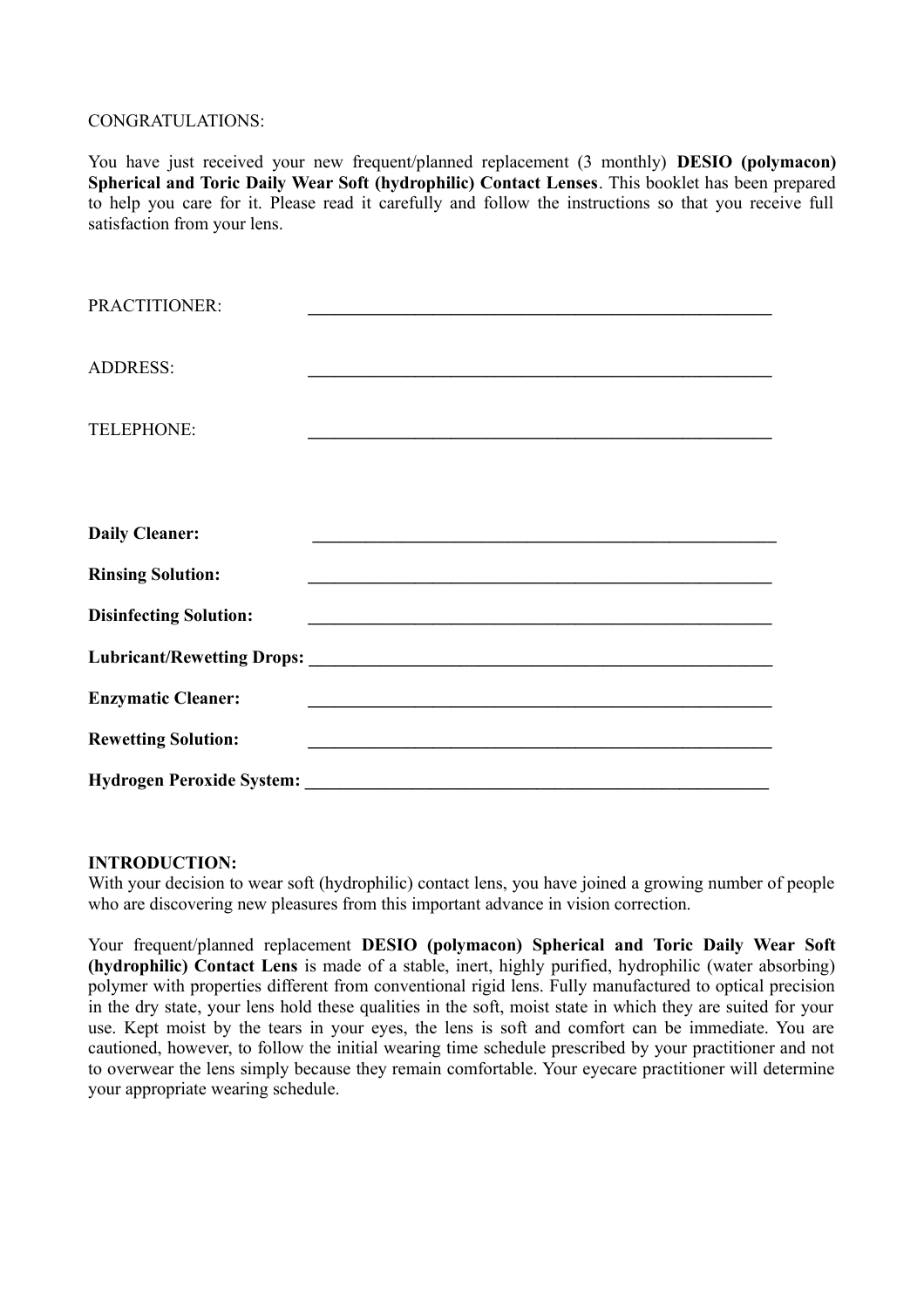Although soft and pliable, your lens is strong and durable. The life of your frequent/planned replacement **DESIO (polymacon) Spherical and Toric Daily Wear Soft (hydrophilic) Contact** Lenses will depend to a large extent on how you handle and care for them. As with all precision devices, proper use will assure you the benefits of convenience, comfort, and confidence in your lens.

Read this Wearer's Guide carefully. It contains the information you need to know to wear, handle, and care for your frequent/planned replacement **DESIO (polymacon) Spherical and Toric Daily Wear Soft (hydrophilic) Contact Lenses**. If you are in doubt about any instructions, request clarification from your eyecare practitioner.

#### **WEARING RESTRICTIONS and INDICATIONS:**

The **DESIO (polymacon) Spherical** Soft Contact Lenses for daily wear are indicated for the correction of visual acuity in aphakic and not aphakic persons with non-diseased eyes with myopia or hyperopia. The lens may be worn by persons who exhibit refractive astigmatism of .50 diopters or less where the astigmatism does not interfere with visual acuity. The lens is available clear or tinted and may be used to enhance or alter the apparent color of the eye.

The **DESIO (polymacon) Toric** Soft Contact Lenses for daily wear are indicated for the correction of visual acuity in aphakic and not aphakic persons with non-diseased eyes with myopia or hyperopia and/or possesses refractive astigmatism not exceeding 4.00 diopters. The lens is available clear or tinted and may be used to enhance or alter the apparent color of the eye.

Daily wear replacement schedules may vary from patient to patient and should be decided by eyecare practitioners in consultation with their patients.

Frequent/Planned Replacement Wear:

Eyecare practitioners may prescribe any of the above lenses for frequent/planned replacement wear, with cleaning disinfection and scheduled replacement. When prescribed for frequent/planned replacement wear, the lens should be removed from your eyes for routine cleaning and disinfecting daily as prescribed by your eyecare practitioner.

DO NOT WEAR YOUR **DESIO (polymacon) Spherical and Toric Daily Wear Soft (hydrophilic) Contact Lenses** WHILE SLEEPING.

#### **CONTRAINDICATIONS (REASONS NOT TO USE):**

DO NOT USE the frequent/planned replacement **DESIO (polymacon) Spherical and Toric Daily Wear Soft (hydrophilic) Contact Lenses** when any of the following conditions exist:

\* Acute and subacute inflammation or infection of the anterior chamber of the eye.

\* Any eye disease, injury, or abnormality that affects the cornea, conjunctiva, or eyelids.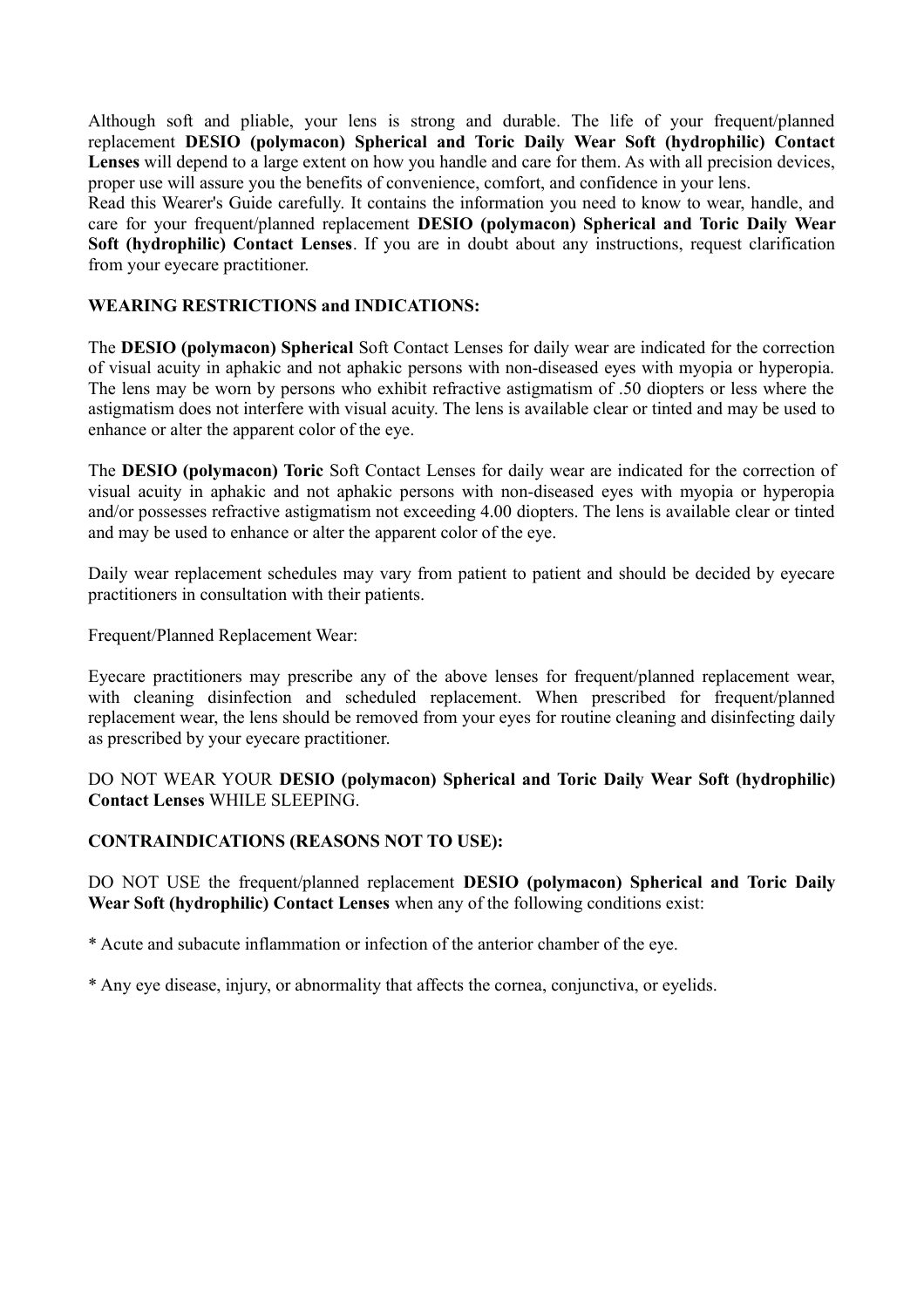\* Severe insufficiency of lacrimal secretion (dry eyes).

\* Corneal hypoesthesia (reduced corneal sensitivity), if not-aphakic.

\* Any systemic disease that may affect the eye or be exaggerated by wearing contact lens.

\* Allergic reactions of ocular surfaces or adnexa that may be induced or exaggerated by wearing contact lens or use of contact lens solutions.

\* Allergy to any ingredient, such as mercury or thimerosal, in a solution which is to be used to care for your frequent/planned replacement **DESIO (polymacon) Spherical and Toric Daily Wear Soft (hydrophilic) Contact Lenses**.

\* Any active corneal infection (bacterial, fungi, or viral)

\* If eyes become red or irritated.

\* Patients unable to follow lens care regimen or unable to obtain assistance to do so.

### **WARNINGS:**

#### PROBLEMS WITH CONTACT LENSES AND LENS CARE PRODUCTS COULD RESULT IN

#### SERIOUS INJURY TO THE EYE.

You should not reuse or "top off" old solution left in your lens case since solution reuse reduces effective lens disinfection and could lead to severe infection, vision loss or blindness. "Topping-Off" is the addition of fresh solution to solution that has been sitting the case.

When disinfecting your lenses you should rub and rinse the lenses for the recommended amount of time to help prevent serious eye infections (see CARING FOR YOUR LENS for specific instructions).

You should never use water, saline solution, or rewetting drops to disinfect the lenses. These solutions will not disinfect the lenses. Not using the recommended disinfectant can lead to severe infection, vision loss or blindness.

You should not store your lenses or rinse your lens case with water or any non-sterile solution. You must only use fresh multi-purpose solution (or sterile saline solution) so your lenses or lens case are not contaminated. Use of non-sterile solution can lead to severe infection, vision loss or blindness.

Water can harbor microorganisms that can lead to severe infection, vision loss or blindness. If your lenses have been submersed in water such as when swimming in pools, lakes, or oceans; then you should discard them and replace them with a new pair. You should ask your eye care practitioner (professional) for recommendations about wearing their lenses during any activity involving water.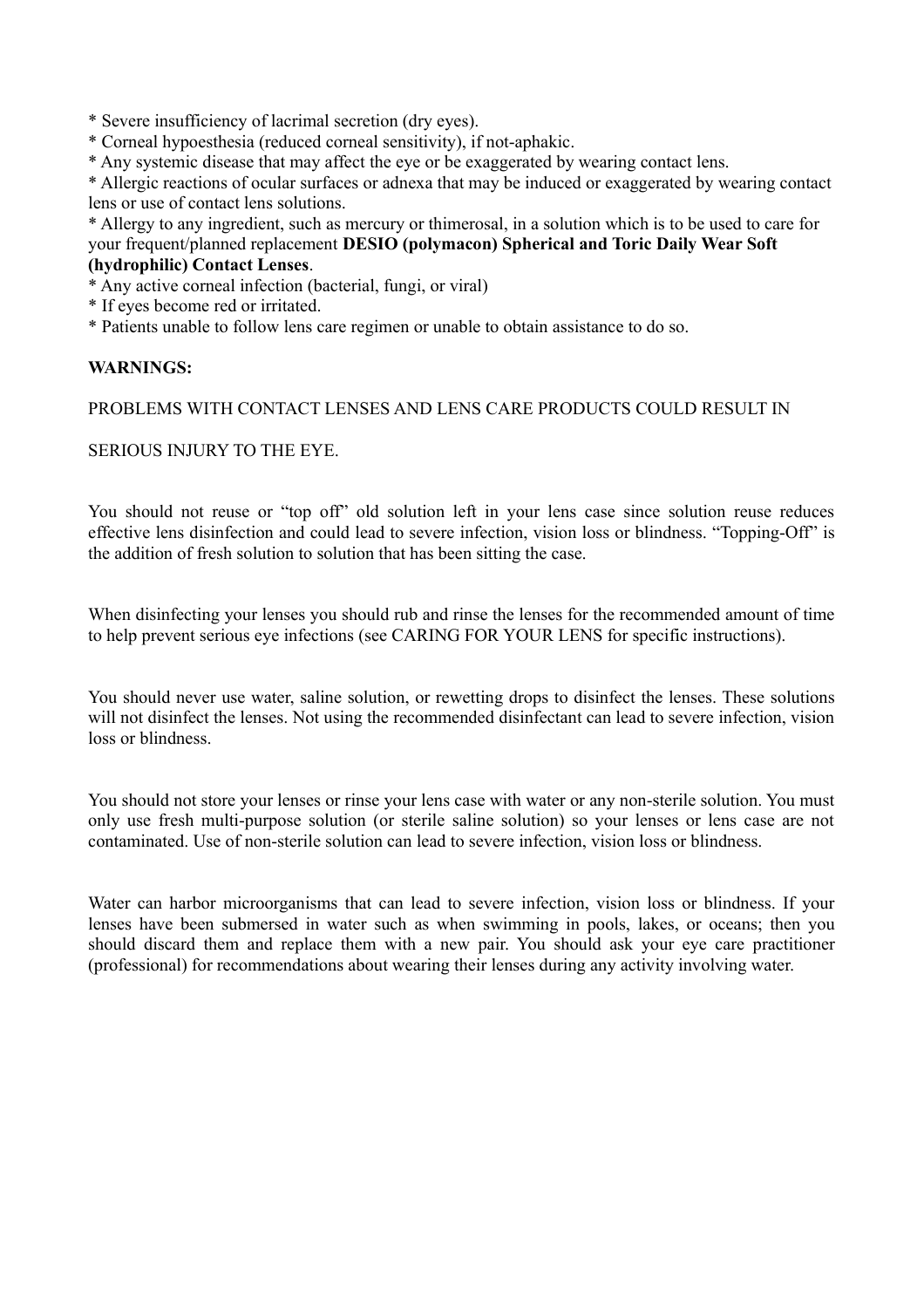Using the multi-purpose solution beyond the discard date could result in contamination of the solution and can lead to severe infection, vision loss or blindness.

EYE PROBLEMS, INCLUDING CORNEAL ULCERS, CAN DEVELOP RAPIDLY AND LEAD TO LOSS OF VISION; IF YOU EXPERIENCE:

- Eye Discomfort
- Excessive Tearing
- Vision Changes
- Loss of Vision
- Eye Redness
- Or Other Eye Problems

# YOU SHOULD IMMEDIATELY REMOVE THE LENSES, AND PROMPTLY CONTACT YOUR EYE CARE PRACTITIONER.

Daily wear lenses are not indicated for overnight wear, therefore, you are instructed not to wear lenses while sleeping. Clinical studies have shown that the risk of serious adverse reactions is increased when these lenses are worn overnight.

Studies have shown that contact lens wearers who are smokers have a higher incidence of adverse reactions than nonsmokers.

You must see your eyecare practitioner as directed.

### **PRECAUTIONS**

- If the lens sticks (stops moving) on the eye, follow the recommended directions on (care for sticking non-moving lens). The lens should move freely on the eye for the continued health of the eye. If non-movement of the lens continues, you should **IMMEDIATELY** consult your eyecare practitioner.
- Always wash and rinse hands before handling lens. Do not get cosmetics, lotions, soaps, creams, deodorants, or sprays in the eyes or on the lens. It is best to put on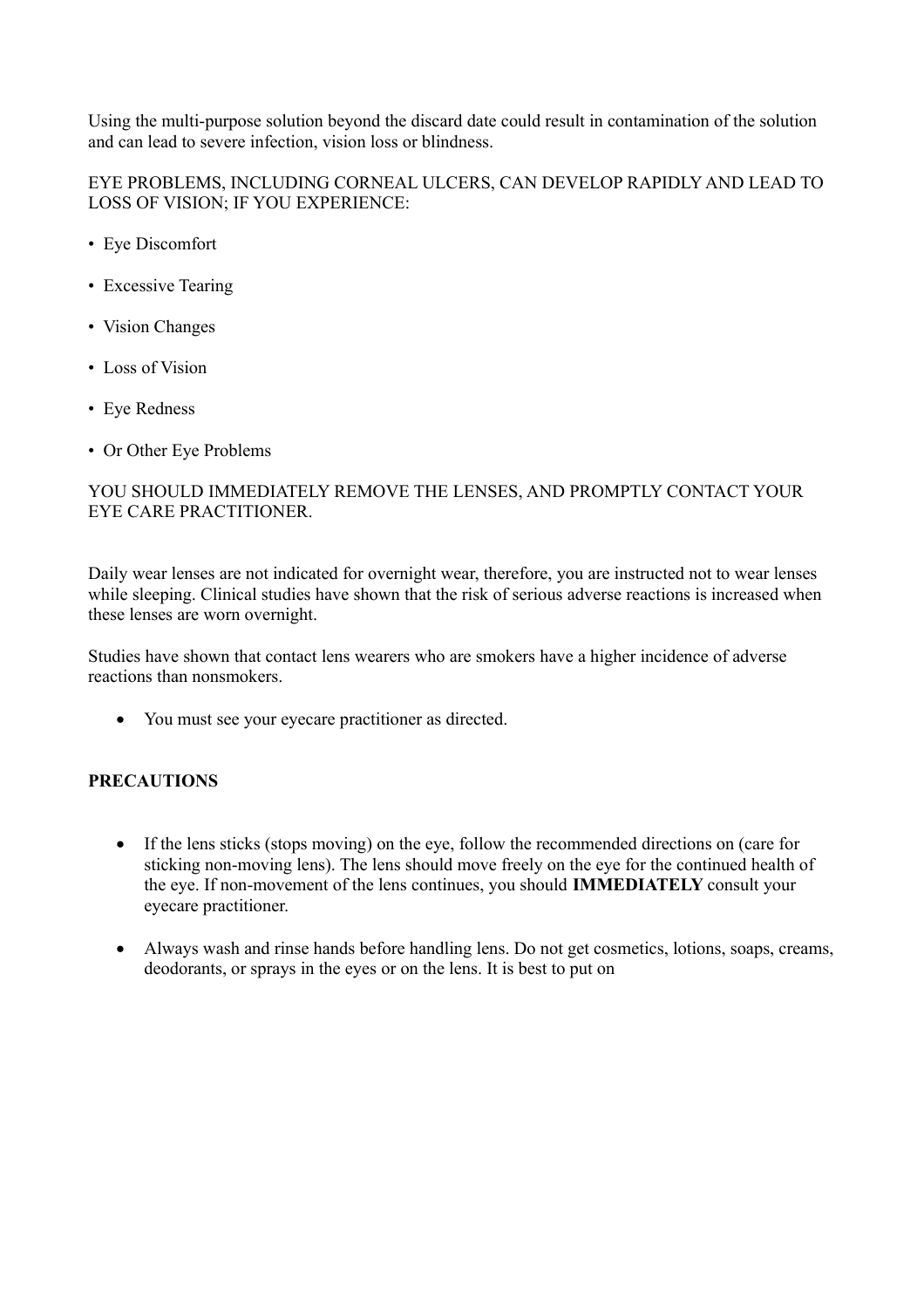lens before putting on makeup. Water-base cosmetics are less likely to damage lens than oil-base. \* Do not touch contact lens with the fingers or hands if the hands are not free of foreign materials, as

microscope scratches of the lens may occur, causing distorted vision and/or injury to the eye.

\* Never wear lens beyond the period recommended by the eyecare practitioner.

\* If aerosol products such as hair spray are used while wearing lens, exercise caution and keep eyes closed until the spray has settled.

\* Always handle lens carefully and avoid dropping them.

\* Do not expose your contact lenses to water while you are wearing them.

\* Avoid all harmful or irritating vapors and fumes while wearing lens.

\* Ask your eyecare practitioner about wearing your lens during sporting activities.

\* Inform the doctor (health care practitioner) about you being a contact lens wearer.

\* Never use tweezers or other tools to remove lens from your lens container unless specifically indicated for that use. Pour the lens into your hand.

\* Do not touch the lens with your fingernails.

\* Always contact your eyecare practitioner before using any medicine or medications in your eyes.

\* Always inform your employer of being a contact lens wearer. Some jobs may require use of eye protection equipment or may require that you not wear contact lens.

\* As with any contact lens, follow-up visits are necessary to assure the continuing health of your eyes. You should be instructed as to a recommended follow-up schedule.

\* Different solutions cannot always be used together, and not all solutions are safe for use with all lens. Use only recommended solutions that are fresh and sterile. Never use solutions recommended for conventional hard contact lens only. Chemical disinfection solutions should not be used with heat unless specifically indicated on product labeling for use in both heat and chemical disinfection. Always use

**FRESH, STERILE UNEXPIRED** lens care solutions. Always follow directions in the package inserts for the use of contact lens solutions. Sterile unpreserved solutions, when used, should be discarded after the time specified in the labeling directions.

\* Do not use saliva or anything other than the recommended solution for lubricating or rewetting lens. Always keep the lens completely immersed in the recommended storage solution when the lens is not being worn (stored). Prolonged periods of drying will damage the lens. Follow the lens care directions for (Care for a Dried Out Dehydrated Dry Lens) if the lens surface does become dried out.

\* Carefully follow the handling, insertion, removal, cleaning, disinfection, storing and wearing instructions in your instructions for the **DESIO (polymacon) Spherical and Toric Daily Wear Soft (hydrophilic) Contact Lenses** and those prescribed by the eyecare practitioner.

\* Always discard your lenses after the recommended wearing schedule prescribed by your eyecare practicioner.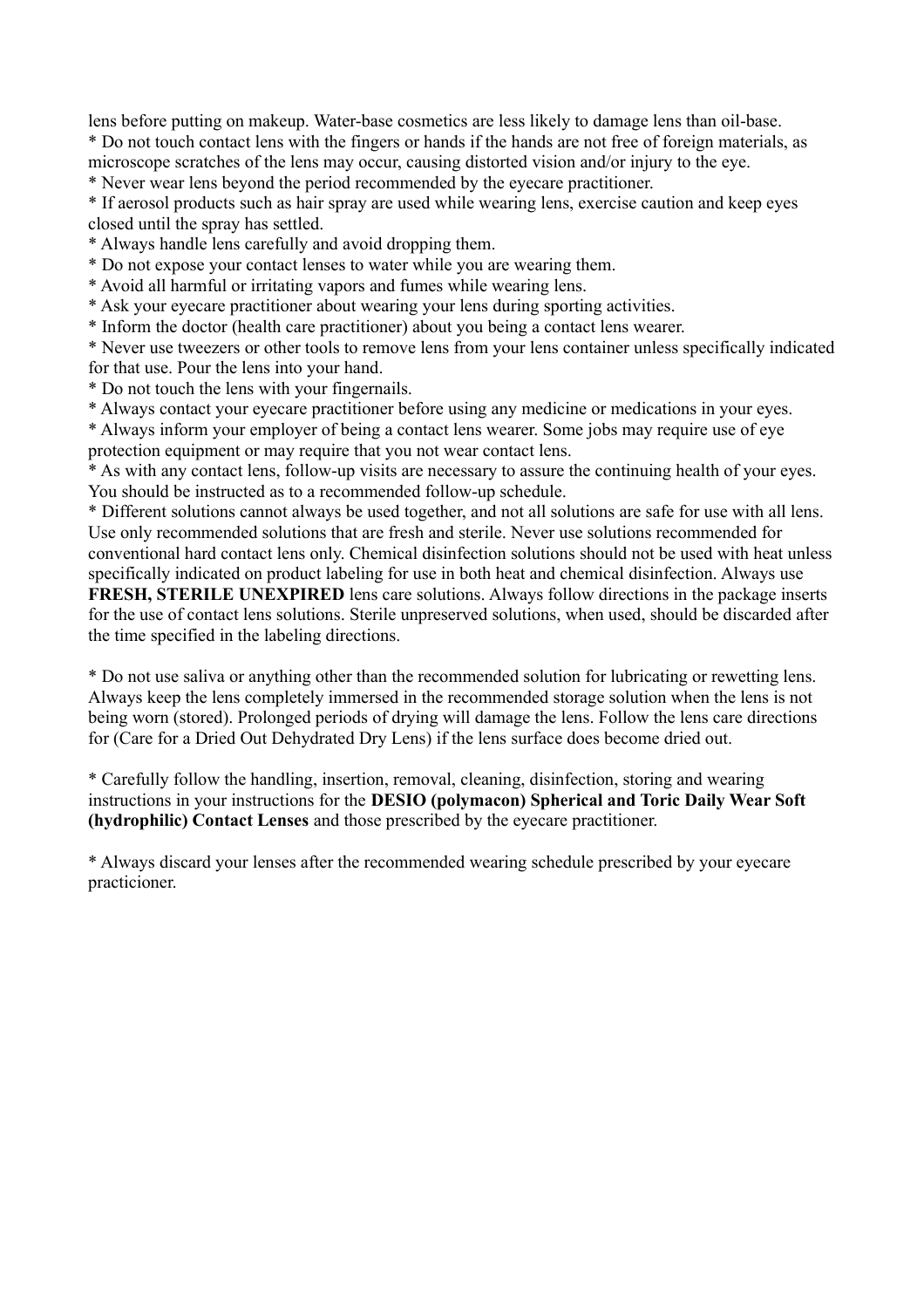# **ADVERSE REACTIONS**

The following problems may occur:

- \* Eyes stinging, burning, itching (irritation), or other eye pain.
- \* Comfort is less than when lens was first placed on eye.
- \* Feeling that something is in the eye such as a foreign body or scratched area.
- \* Excessive watering (tearing) of the eye.
- \* Unusual eye secretions.
- \* Redness of the eye.
- \* Reduced sharpness of vision (poor visual acuity).
- \* Blurred vision, rainbows, or halos around objects.
- \* Sensitivity to light (photophobia).
- \* Dry eyes.

If you notice any of the above, **IMMEDIATELY REMOVE YOUR LENS**.

\* If discomfort or problems stop following lens removal, then look closely at your lens. If the lens is in any way damaged, **DO NOT PUT THE LENS BACK ON YOUR EYE.** Place the lens in the storage case and contact your eyecare practitioner. If the lens has dirt, an eyelash, or other foreign body on it, or the problem stops and the lens appears undamaged, you should thoroughly clean, rinse, and disinfect the lens then reinsert them. After reinsertion, if the problem continues, you should **IMMEDIATELY REMOVE THE LENS AND CONSULT YOUR EYECARE PRACTITIONER.** 

When any of the above problems occur, a serious condition such as infection, corneal ulcer, neovascularization, or iritis may be present. The patient should be instructed to **KEEP LENS OFF YOUR EYE AND SEEK IMMEDIATE PROFESSIONAL IDENTIFICATION** of the problem and prompt treatment to avoid serious eye damage.

# **PERSONAL CLEANLINESS and LENS HANDLING**

Before Handling Your Lens:

#### *Cleanliness is the first and most important aspect of proper contact lens care.*

Before handling your lens, always wash and rinse your hands thoroughly and dry them with a lint-free towel. Do not use soaps, lotions, cold creams, or perfumes which leave a residue on your hands. Avoid using medications, creams, deodorants, make-up, after shave lotions, or similar items prior to touching your lens. When hair spray is used, the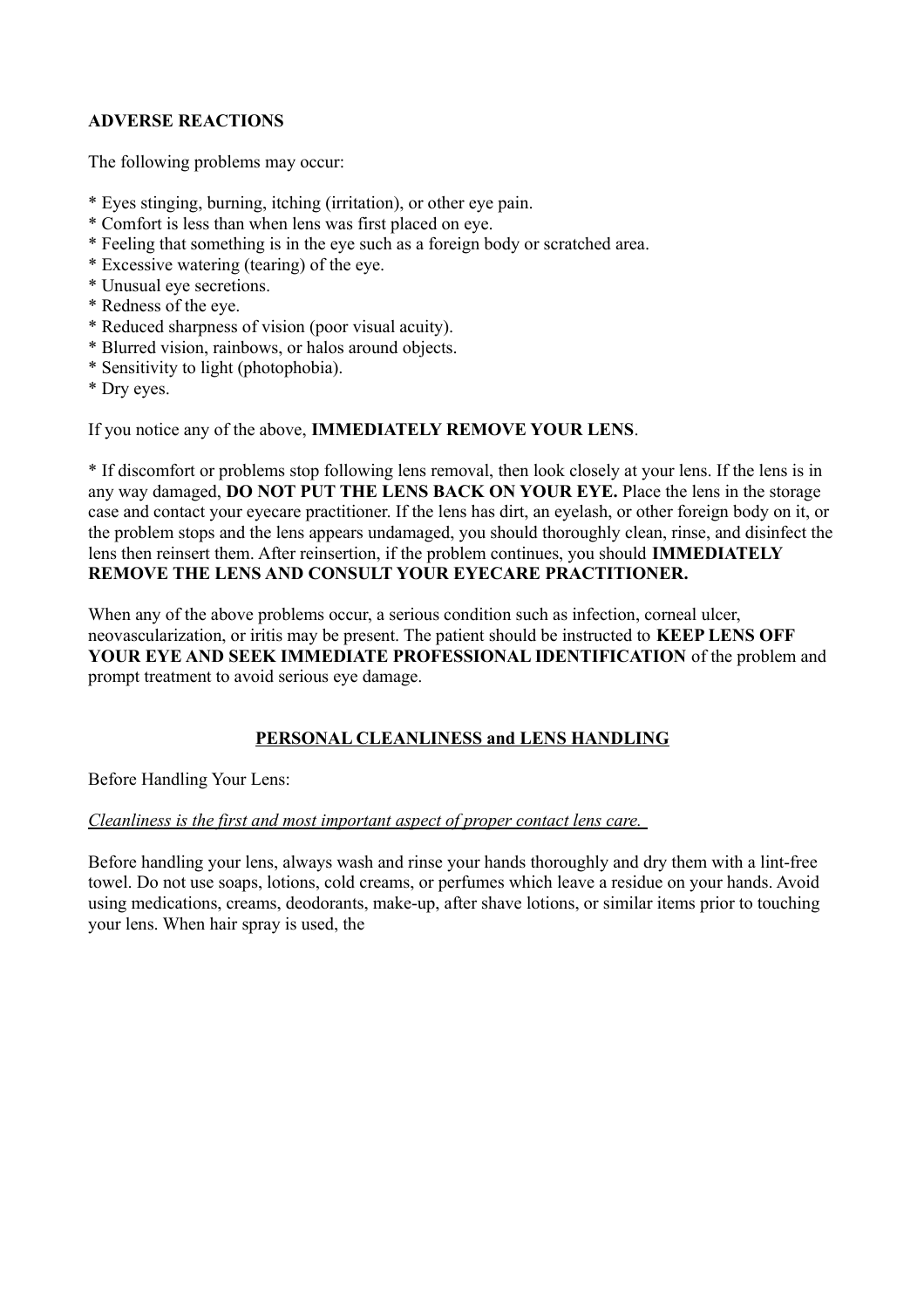eye must be kept closed until the spray has settled. Take care in handling your lens. Always avoid touching your lens with your fingernails or other sharp objects. NEVER WORK DIRECTLY OVER A SINK WITH THE DRAIN OPEN, AS THE LENS MAY BE LOST.

Handling and Placing the Lens on the Eye:

1) To avoid the possibility of lens mix-ups, always start with the same lens first.

2) Remove the lens from its storage case and examine it to be sure that it is moist, clean, clear, and free of any nicks or tears.

3) Before inserting the lens, rinse well with fresh, sterile rinsing solution. Then place the lens on the tip of the index finger of your dominant hand.

4) While positioned on your index finger, check to ensure the lens has not turned inside out. To check this, look at the profile of the lens against a light background. If the edge profile appears convex and bowl-shaped, then it is correct. If the lens is inverted, it will flare out at the edge. If the lens is inverted, simply reverse it by using light fingertip pressure. Be sure to avoid damaging the lens with your fingernails.

5) Look straight ahead and raise the upper lid with your other index finger.

6) Then look down, keep both eyes open and place the lens on the upper white part of the eye.

7) Slowly release upper lid, and gently close your eye.

8) The lens should center automatically, or it can be moved on center by gentle fingertip pressure through the lids.

9) Repeat the above procedure for the second lens.

10) If the lens appears to be stuck on your eye, apply a few drops of a recommended lubricating or rewetting solution to the eye and blink a few times. If the lens does not move freely on your eye, contact your eyecare practitioner for further instructions.

There is no single "right way" of putting on lens. If you find this method of lens placement difficult, your eyecare practitioner will suggest another method or provide additional information.

Centering the Lens:

Very rarely, a lens that is on the cornea will be displaced onto the white part of the eye during lens wear. This can also occur during placement and removal of the lenses if the correct techniques are not performed properly. To center a lens on the eye, follow the procedure below.

Using your index finger, gently apply pressure to the lens and slide it back into the cornea. If the lens gets under the upper lid, gently massage the upper lid while looking down and move the lens toward the cornea.

Removing the Lens:

Preparation:

1) Wash and rinse your hands thoroughly.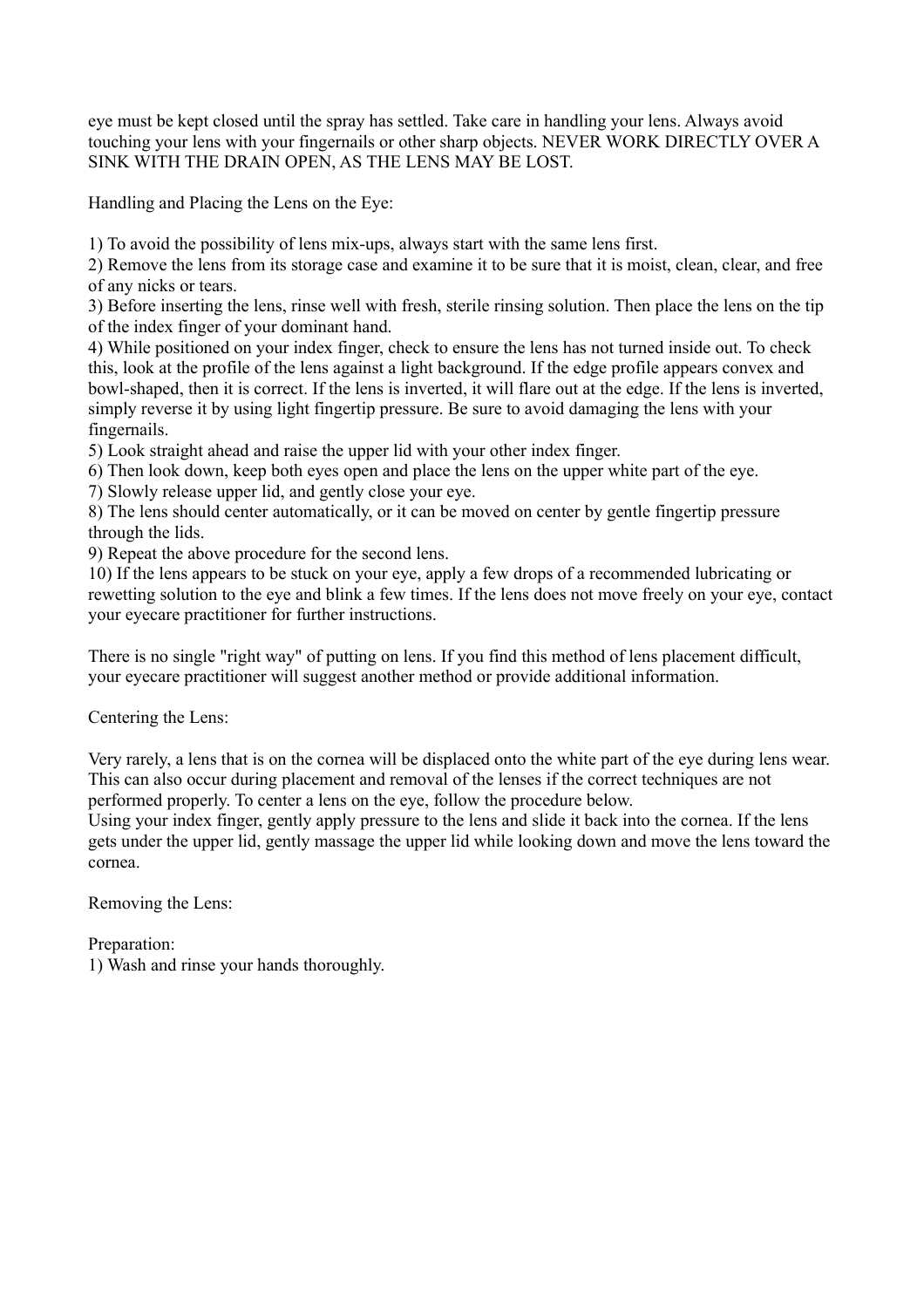2) Dry hands with a lint-free towel.

3) Check that the lens is centered on the cornea before attempting to remove the lens. Check your vision by covering one eye. If vision is blurry, the lens is off-center. Re-center the lens before attempting to remove it.

Removal:

1) To avoid the possibility of lens mix-ups, always begin with the same lens.

2) Look up and keep both eyes open.

3) Using the middle finger of your dominant hand, gently pull down the lower lid of the first eye. Using the tip of your index finger of the same hand, touch the lens and slide it onto the white of the eye.

4) Gently "pinch" the lens between the index finger and the thumb and remove.

5) Repeat the procedure for the second eye.

6) If the lens cannot be easily moved, apply a few drops of lubricating or rewetting solution to the eye, blink a few times, and when the lens moves freely on the eye, remove in the manner described above. If the lens still cannot be moved, contact your eyecare practitioner for further instruction.

7) Upon removal, clean each lens with a contact lens cleaner per the procedures described under the heading, CARING FOR YOUR LENS. Rinse well with rinsing solution and place in the lens storage case filled with fresh storage solution.

IMPORTANT: Always avoid touching your lens with your fingernails. Use only your fingertips.

If you find this method difficult, your eyecare practitioner will suggest another method or provide additional instruction.

If the lens is chipped or torn, do not put the lens back on your eye. Return the lens to the storage case with fresh solution and contact your eyecare practitioner.

# **CARING FOR YOUR LENS**

Basic Instructions:

For continued safe and comfortable wearing of your lens, it is important that you first clean and rinse, then disinfect your lens after each removal, using the care regimen recommended by your eyecare practitioner. Cleaning and rinsing are necessary to remove mucus, secretions, films, or deposits, which may have accumulated after removing them. Disinfecting is necessary to destroy harmful germs. You should adhere to a recommended care regimen. Failure to follow the regimen may result in development of serious ocular complications as discussed in the warning section above. If you require only vision correction, but will not or cannot adhere to a recommended care regimen for your lens, or are unable to place and remove your lens or have someone available to place and remove them, you should not attempt to get and wear contact lens.

When you first get your lens, be sure you have to put the lens on and remove them while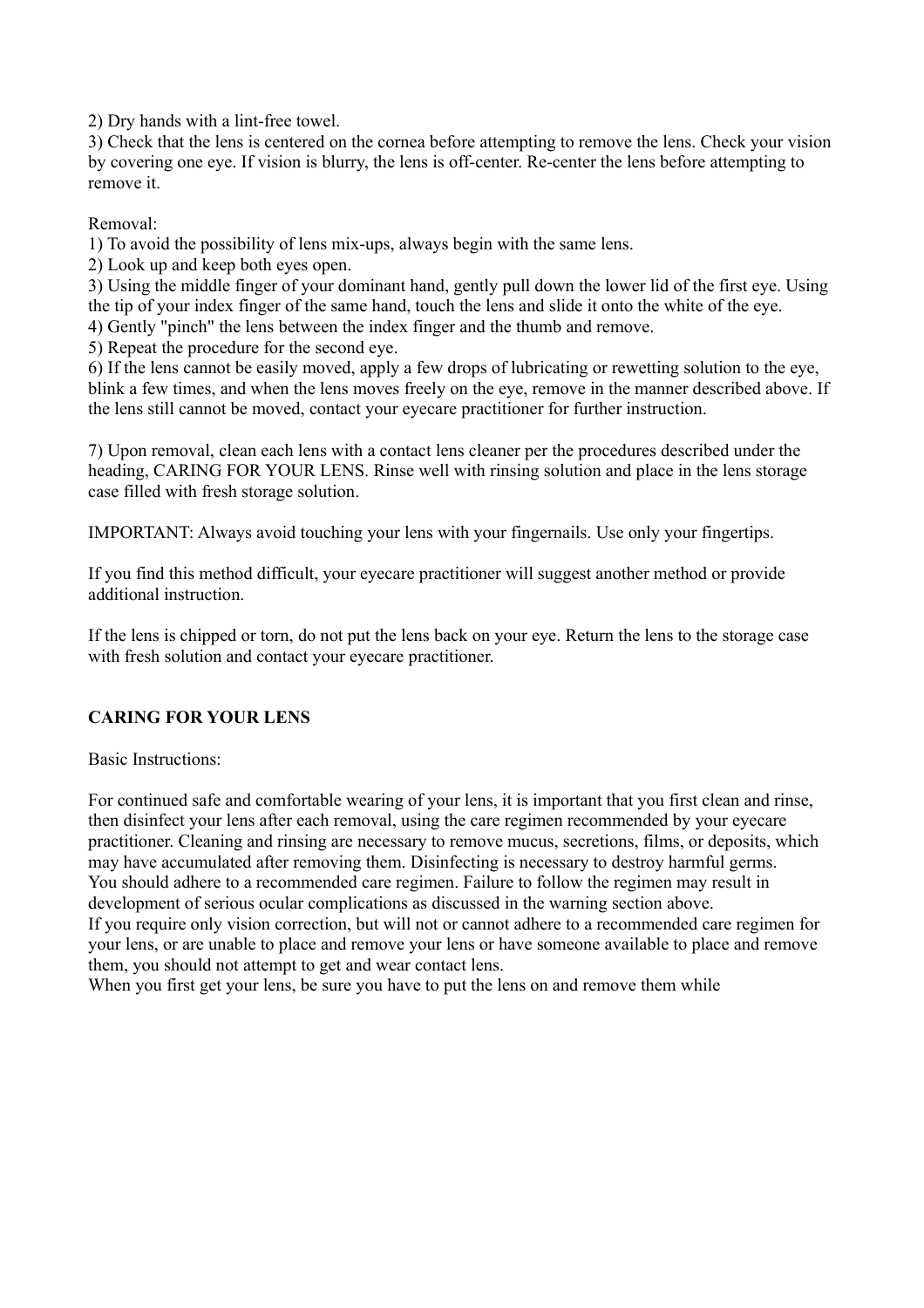you are in your eyecare practitioner's office. At that time you will be provided with a recommended cleaning and disinfection regimen and instructions and warnings for lens care, handling, cleaning, and disinfection. Your eyecare practitioner should instruct you about appropriate and adequate procedures and products for your use, and provide you with a copy of the Frequent/Planned Replacement Patient Instruction/Wearer's Guide for the **DESIO (polymacon) Spherical and Toric Daily Wear Soft (hydrophilic) Contact Lenses**.

For safe contact lens wear, you should know and always practice your lens care routine:

\* Always wash, rinse, and dry hands before handling contact lens.

\* Always use fresh, sterile unexpired lens care solutions.

\* Use recommended system of lens care and carefully follow instructions on solution labeling.

\* Different solutions cannot always be used together, and not all solutions are safe for use with all lens. DO NOT ALTERNATE OR MIX LENS CARE SYSTEMS UNLESS INDICATED ON SOLUTION LABELING.

\* Do not use saliva or anything other than the recommended solutions for lubricating or rewetting lens. Do not put lens in the mouth.

\* Never rinse your lens in water from the tap. There are two reasons for this:

a. Tap water contains many impurities that can contaminate or damage your lens and may lead to eye infection or injury.

b. You might lose the lens down the drain.

\* Your eyecare practitioner should recommend a care system that is appropriate for the frequent/planned replacement **DESIO (polymacon) Spherical and Toric Daily Wear Soft (hydrophilic) Contact Lenses**. Each lens care product contains specific directions for use and important safety information, which should be read and carefully followed.

\* Clean one lens first (always the same lens first to avoid mix-ups), rinse the lens thoroughly with recommended rinsing or disinfecting solution to remove the cleaning solution, mucus, and film from the lens surface, and put lens into correct chamber of the lens storage case. Then repeat the procedure for the second lens.

\* After cleaning, disinfect lens using the system recommended by the manufacture and/or your eyecare practitioner.

\* To store lens, use only fresh multi-purpose (contact lens disinfecting) solution each time you soak (store) your lenses. Disinfect and leave them in the closed/unopened case until ready to wear. If lens are not to be used immediately following disinfection, you should consult the package insert or your eyecare practitioner for information on storage of lens.

\* Always keep your lens completely immersed in a recommended disinfecting/conditioning solution when the lens are not being worn. If you discontinue wearing your lens, but plan to begin wearing them after a few weeks, ask your eyecare practitioner for a recommendation on how to store your lens.

\* Frequent/Planned Replacement **DESIO (polymacon) Spherical and Toric Daily Wear Soft (hydrophilic) Contact Lens** can be disinfected using a chemical (NOT HEAT) disinfecting system.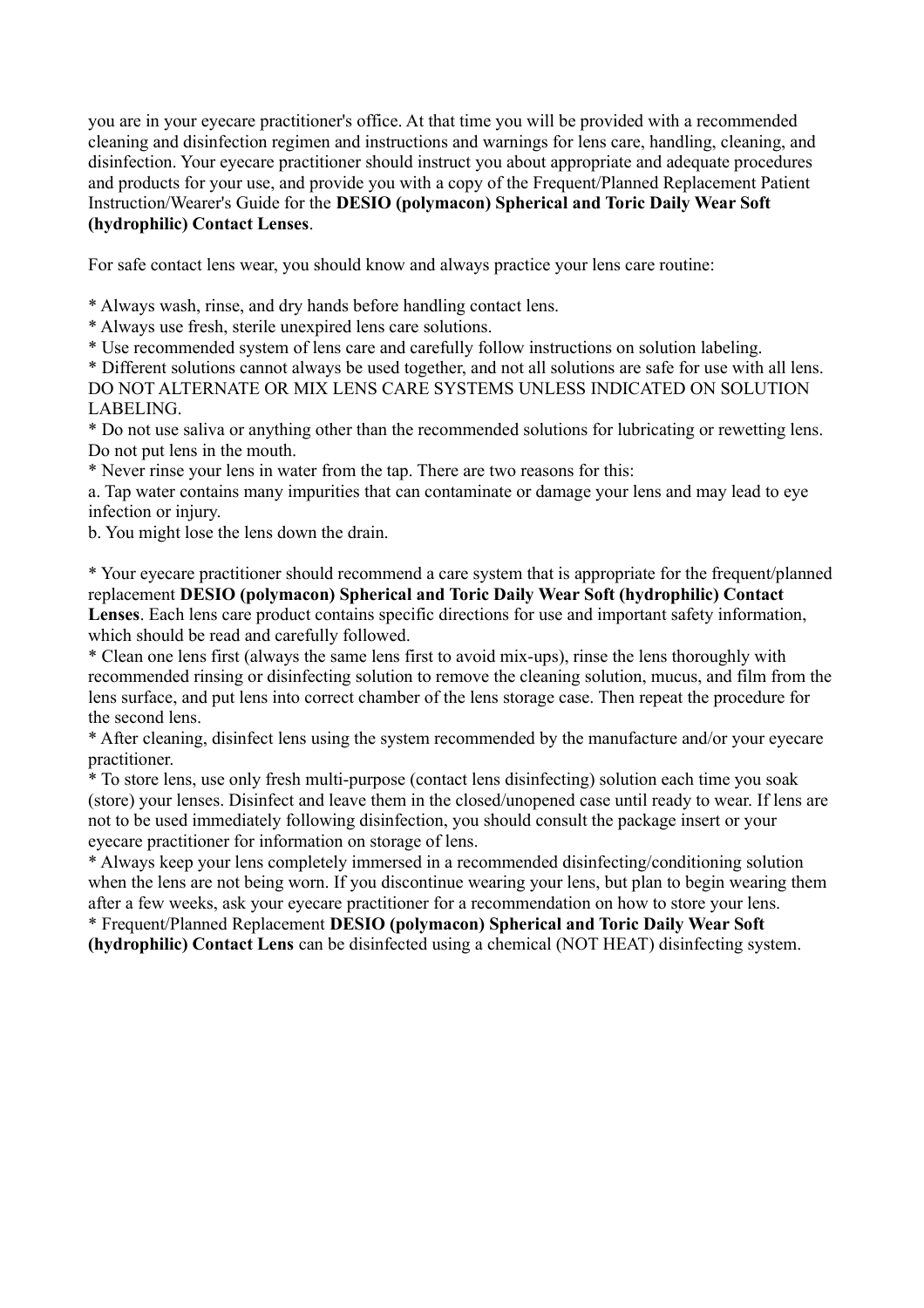\* Contact lens cases can be a source of bacteria growth. After removing the lens from the case, empty and rinse the lens storage case with solution as recommended by the lens case manufacture; then allow the lens case to air dry. When the case is used again, refill it with storage solution. Replace lens case at regular intervals as recommended by the lens case manufacture or your eyecare practitioner.

\* Your eyecare practitioner may recommend a lubricating/rewetting solution for your use. Lubricating/Rewetting solutions can be used to wet (lubricate) your lens while you are wearing them to make them more comfortable.

\* Lenses prescribed for frequent/planned replacement should be thrown away after the recommended wearing period prescribed by your eyecare practitioner.

# **LENS DEPOSITS AND USE OF ENZYMATIC CLEANER:**

Enzyme cleaning may be recommended by the eyecare practitioner. Enzyme cleaning removes protein deposits on the lens. These deposits cannot be removed with regular cleaners. Removing protein deposits is important for the well-being of the patient's lens and eyes. If these deposits are not removed, they can damage the lens and cause irritation. Enzyme cleaning does NOT replace routine cleaning and disinfecting. For enzyme cleaning, the patient should carefully follow the instructions in the enzymatic cleaning labeling.

# **LENS CASE CLEANING AND MAINTENANCE:**

Rinse your lens case with sterile contact lens solution (never use tap water) and leave the lens case open to dry after each use. Turn the case over and shake any excess solution out of the case. Be sure that no residual solution remains in the case before you allow it to air dry.

Replace your lens case at least once every 3 months. Contact lens cases can be a source of bacterial growth.

# **CARE FOR A STICKING (NON-MOVING) LENS:**

If the lens sticks (cannot be removed), you should apply 3 to 4 drops of the recommended lubricating or rewetting solution directly to the eye and wait until the lens begins to move freely on the eye before removing it. If non-movement of the lens continues after 15 minutes, you should IMMEDIATELY consult your eyecare practitioner.

# **CARE FOR A DRIED OUT (DEHYDRATED) DRY LENS:**

If for some reason your lens dry out completely: a minimum of handling is important as they are very brittle in the dehydrated state. Carefully place them in rinsing or storage solution for a minimum of thirty minutes during which time they will become soft and flexible. Then follow the cleaning, rinsing, and disinfecting procedures, including soaking the lens in storage and disinfection solution for four hours before wearing again.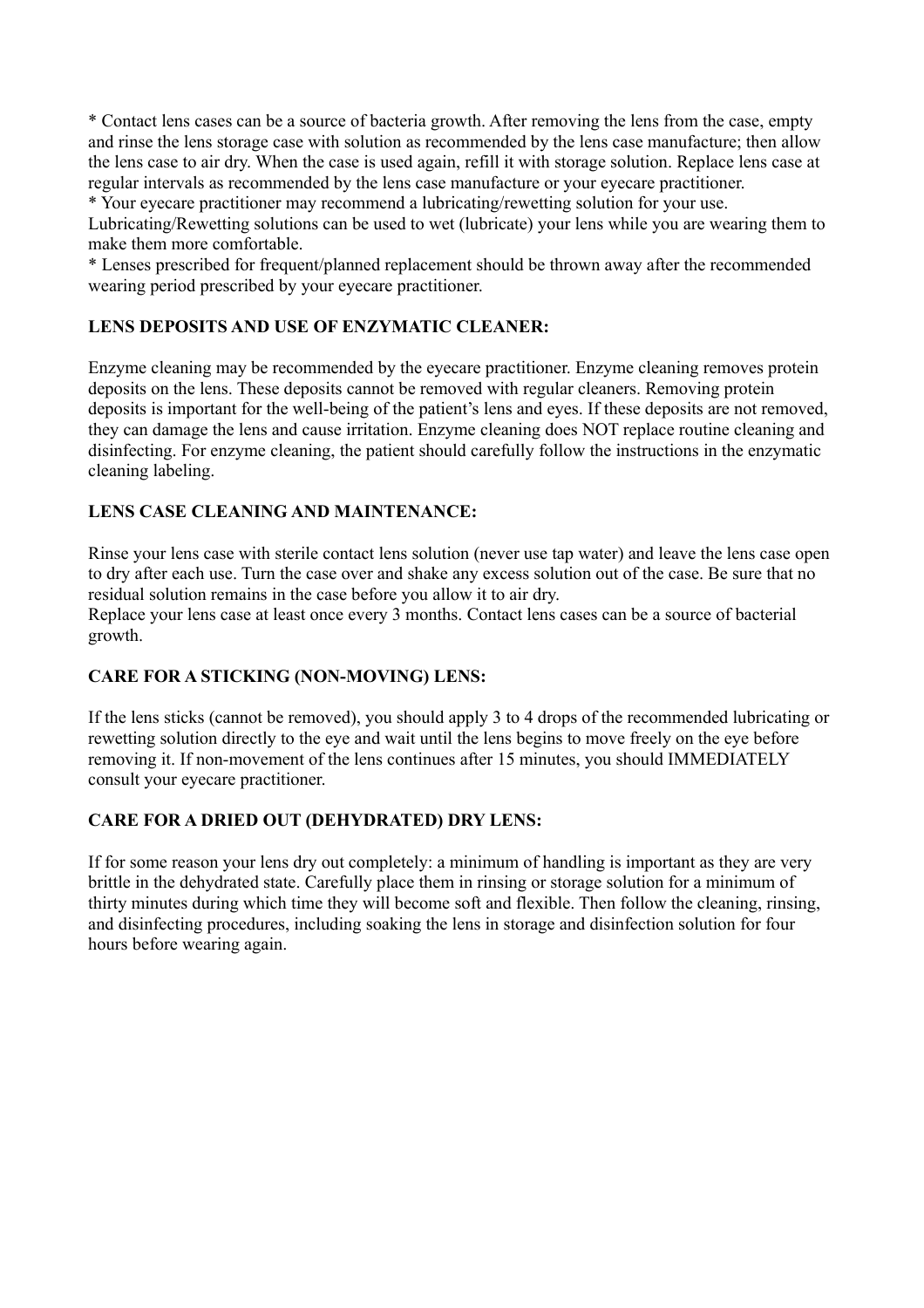# **CHEMICAL (NOT HEAT) DISINFECTION:**

1. Wash and rinse your hands thoroughly BEFORE HANDLING LENS.

2. After removal of lens, CLEAN the lens by applying three drops of cleaner to each surface. You should rub and rinse the lenses for 15-20 seconds or more and then repeat with the second side for a total of 2 times 30 seconds or more. Follow the complete recommended lens rubbing and rinsing times in the labeling to adequately disinfect the lenses and reduce the risk of contact lens infection.

3. AFTER CLEANING, thoroughly rinse both surfaces of the lens with a steady stream of fresh, sterile rinsing solution for approximately 10 seconds.

4. Fill contact lens carrying case with the recommended disinfection and storage solution and place lens in the proper cells and soak as recommend in solution labeling.

Note: DO NOT HEAT THE DISINFECTION SOLUTION AND LENS.

Caution: Lenses that are chemically disinfected may absorb ingredients from the disinfecting solution which may be irritating to the eyes. A thorough rinse in fresh, sterile rinsing solution prior to placement on the eye should reduce the potential for irritation.

# **Discard Date (for care products):**

Discard any remaining solution ninety (90) days after opening.

# **EMERGENCIES:**

If any chemicals of any kind (household products, gardening solutions, laboratory chemicals, etc.) are splashed into the eyes, you should:

# **FLUSH EYES IMMEDIATELY WITH TAP WATER AND IMMEDIATELY CONTACT YOUR EYECARE PRACTITIONER OR VISIT A HOSPITAL EMERGENCY ROOM WITHOUT DELAY.**

# **WHEN TO CALL YOUR PRACTITIONER?**

Certain symptoms may be early indicators of potentially serious problems. A careful examination of your lens, and professional examination of your eyes, may be required. Remove the lens following the instructions outlined in this guide, and call your eyecare practitioner if:

1) Your eye becomes red and feels irritated or "gritty".

2) You notice a change in your vision or see rainbows or halos around objects.

3) You experience discomfort and/or sensitivity to lights.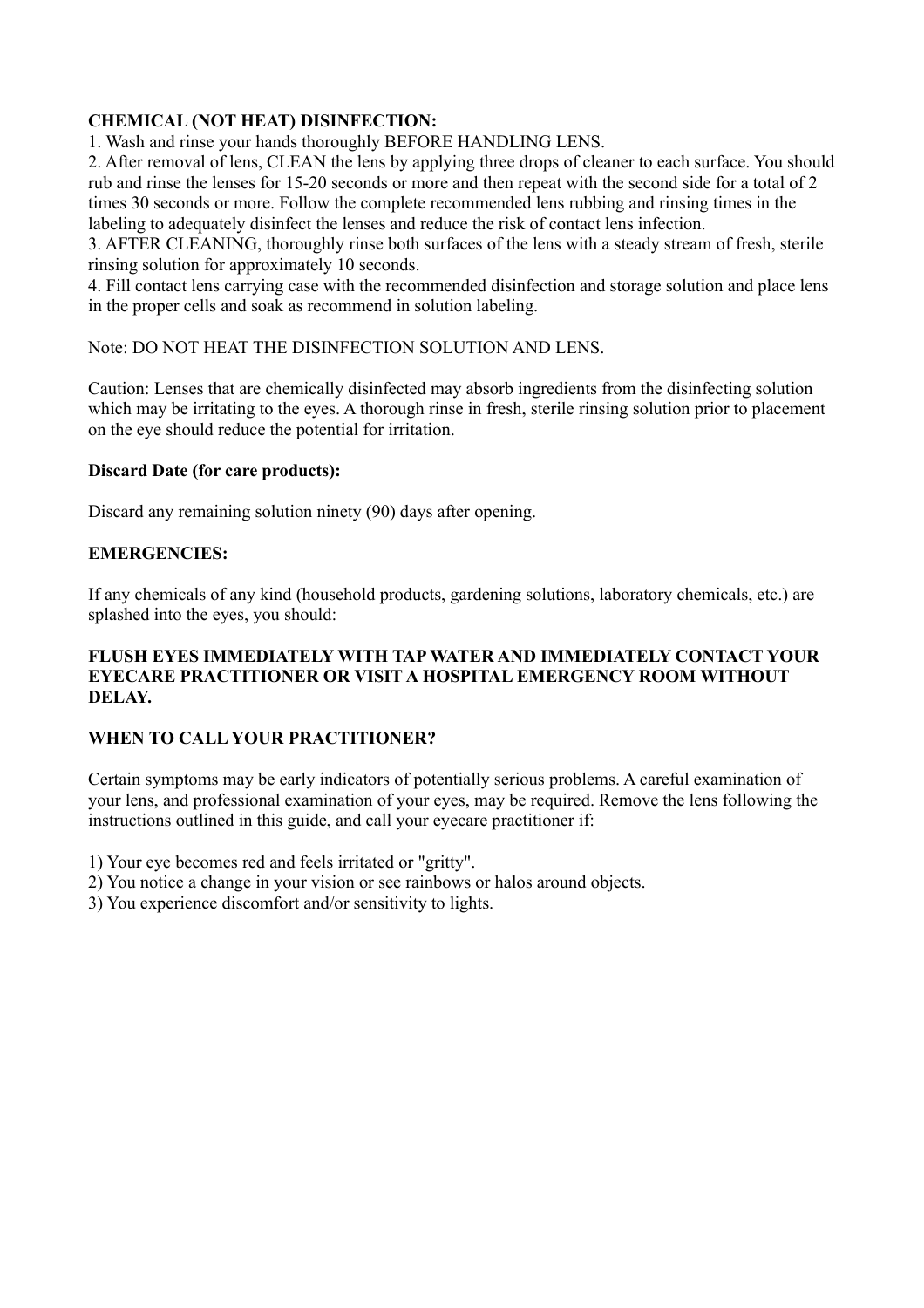*A good general policy is:* 

"IF IN DOUBT ... TAKE THE LENS OUT" and contact your eyecare practitioner.

Learn and Use Proper lens Care Habits:

1) Follow Instructions.

- 2) Handle Lens Properly.
- 3) Learn How to Put On and Take Off Your Lens.
- 4) Keep Your Lens Clean.
- 5) Disinfection is a Necessary Security

## **INSTRUCTIONS FOR MONOVISION WEARER**

• You should be aware that as with any type of lens correction, there are advantages and compromises to monovision contact lens therapy. The benefit of clear near vision in straight ahead and upward gaze that is available with monovision may be accompanied by a vision compromise that may reduce your distance visual acuity and depth perception for distance and near tasks. Some patients have experienced difficulty adapting to it. Symptoms, such as mild blurred vision, dizziness, headaches and a feeling of slight imbalance, may last for a brief minute or for several weeks as adaptation takes place. The longer these symptoms persist, the poorer your prognosis for successful adaptation. You should avoid visually demanding situations during the initial adaptation period. It is recommended that you first wear these contact lenses in familiar situations, which are not visually demanding. For example, it might be better to be a passenger, rather than a driver of an automobile, during the first few days of lens wear. It is recommended that you drive with monovision correction only if you pass the driver's license requirements with your monovision correction.

• Some monovision patients will never be fully comfortable functioning under low levels of illumination, such as driving at night. If this happens, you may want to discuss with your eye care professional having additional contact lenses prescribed so that both eyes are corrected for distance when sharp distance binocular vision is required.

• If you require very sharp near vision during prolonged close work, you may want to have additional lenses prescribed so that both eyes are corrected for near when sharp near vision binocular vision is required.

• Some monovision patients require supplemental spectacles to wear over the monovision contact lens correction to provide the clearest vision for critical tasks. You should discuss this with your eye care professional.

• It is important that you follow your eye care professional's suggestions for adaptation to monovision contact lens therapy. You should discuss any concerns that you may have during and after the adaptation period.

• The decision to be fit with a monovision correction is most appropriately left to the eye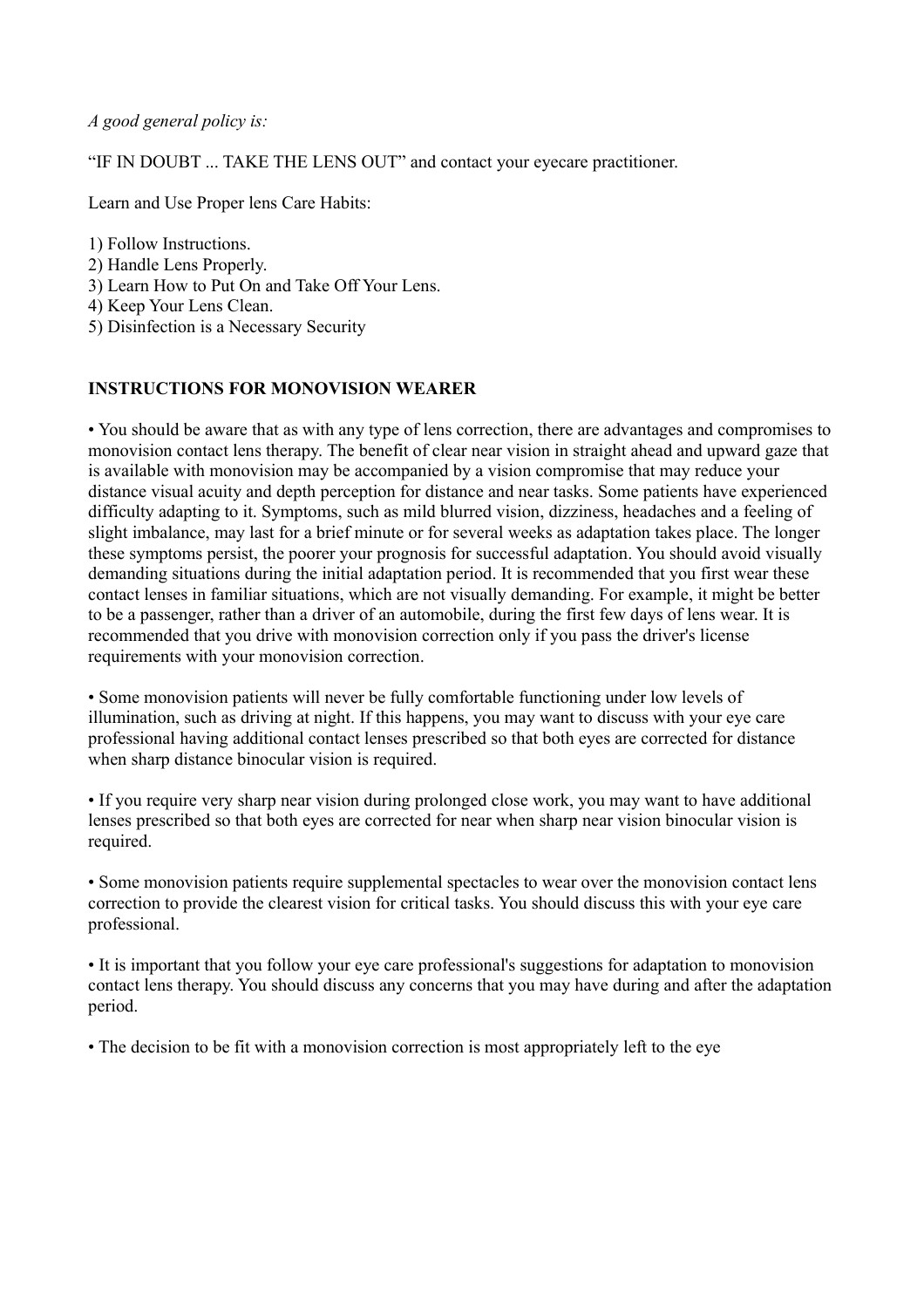care professional in conjunction with you, after carefully considering and discussing your needs.

## **RECOMMENDED LENS CARE PRODUCTS**

The eyecare practitioner should recommend a care system that is appropriate for the frequent/planned replacement **DESIO (polymacon) Spherical and Toric Daily Wear Soft (hydrophilic) Contact Lens**. Each lens care product contains specific directions for use and important safety information, which should be read and carefully followed. The table below shows solutions that are recommended for use with your frequent/planned replacement **DESIO (polymacon) Spherical and Toric Daily Wear Soft (hydrophilic) Contact Lens**.

| <b>Daily Cleaner:</b>             | Opti-Free Daily Cleaner by Alcon by Alcon               |
|-----------------------------------|---------------------------------------------------------|
| <b>Rinsing Solution:</b>          | Opti-Free Replenish by Alcon                            |
| <b>Disinfecting Solution:</b>     | Opti-Free Replenish by Alcon                            |
| <b>Lubricant/Rewetting Drops:</b> | Opti-Free Express by Alcon                              |
| <b>Enzymatic Cleaner:</b>         | Opti-Free Supralens by Alcon                            |
| <b>Oxidation Systems:</b>         | ClearCare Hydrogen Peroxide by Ciba Vision              |
|                                   | 3% H <sub>2</sub> O <sub>2</sub> with neutralizing disc |

### **WEARING SCHEDULE**

### THE WEARING AND REPLACEMENT SCHEDULES SHOULD BE DETERMINED BY YOUR EYECARE PRACTITIONER.

The DESIO (polymacon) Spherical and Toric Daily Wear Soft (hydrophilic) contact Lens are indicated for daily wear. The maximum suggested wearing time for these lens is

| <b>DAY</b> | <b>HOURS</b>       |
|------------|--------------------|
|            |                    |
| 2          |                    |
| 3          | 10                 |
| 4          | 12                 |
| 5          | 14                 |
| 6          | All Waking hours * |

## **STUDIES HAVE NOT BEEN COMPLETED TO SHOW THAT THE DESIO (polymacon) Spherical and Toric Daily Wear Soft Contact Lens" IS SAFE TO WEAR DURING SLEEP.**